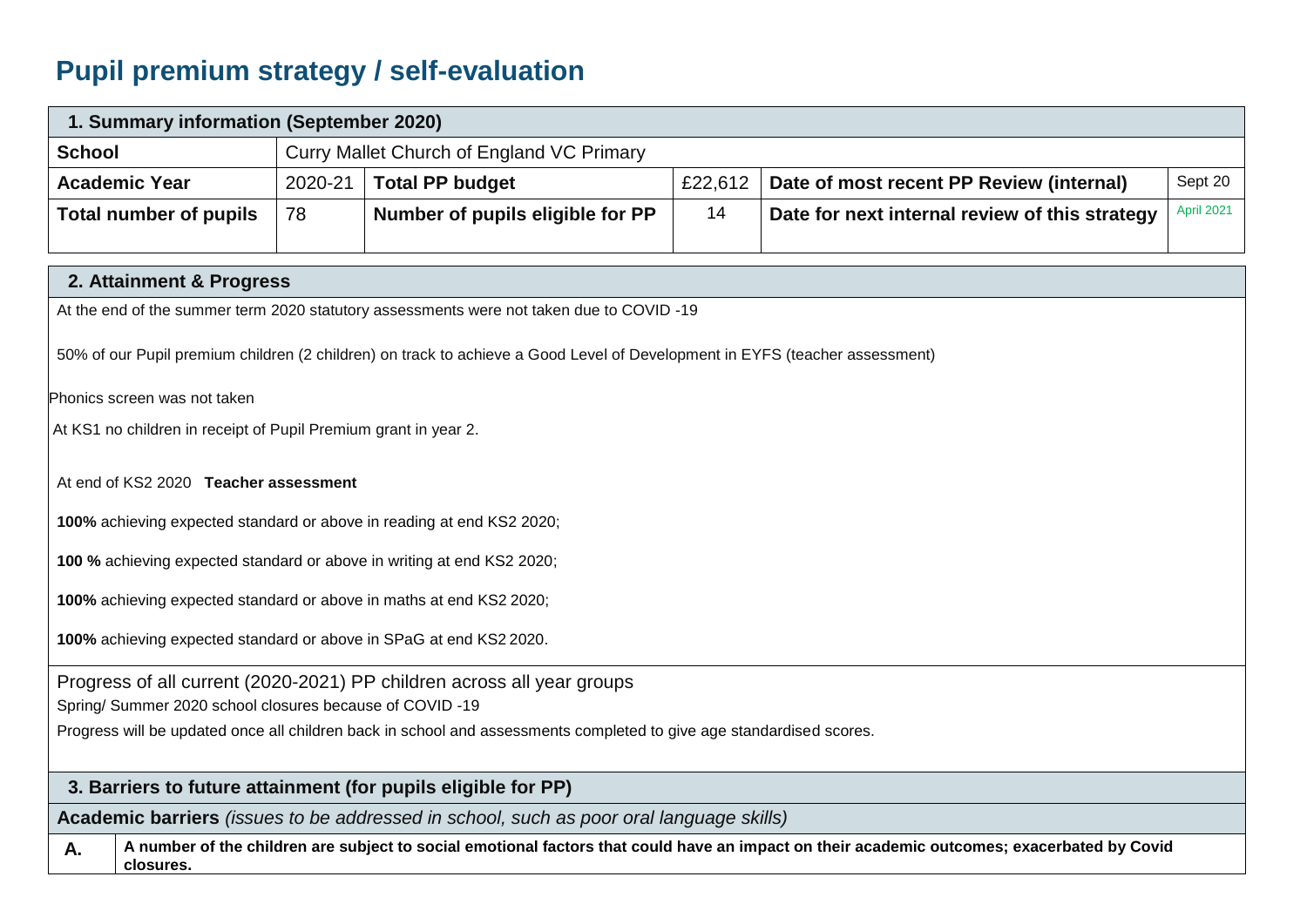| In addition to being eligible for pupil premium funding, many of the children have additional specific learning difficulties and special educational |
|------------------------------------------------------------------------------------------------------------------------------------------------------|
| needs.                                                                                                                                               |

**Additional barriers** *(including issues which also require action outside school, such as low attendance rates)*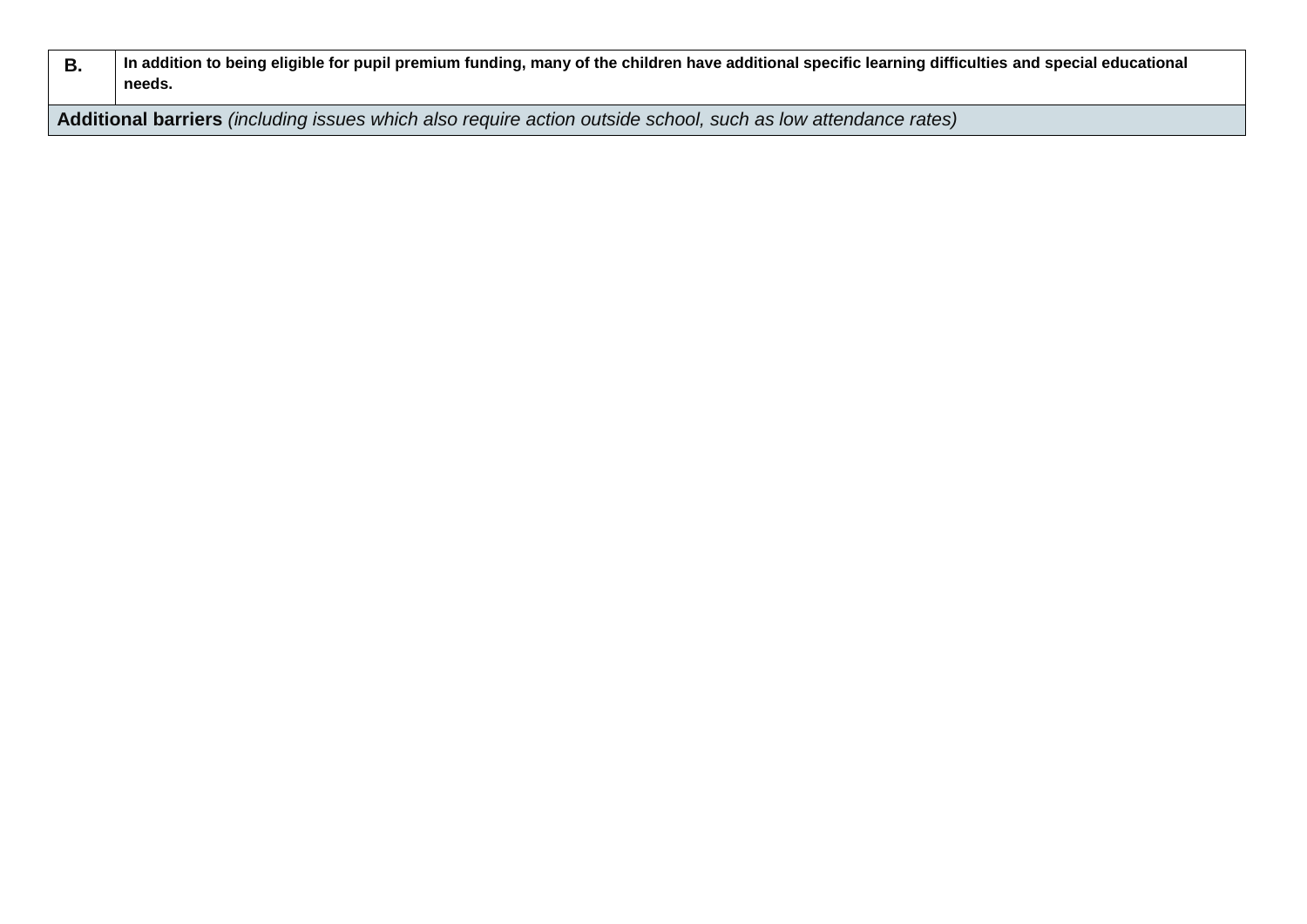| C. | School closures have had a negative impact on children's well-being and readiness to learn.                                                                                                                                                                                                             |                                                                                                                                    |  |  |  |  |  |
|----|---------------------------------------------------------------------------------------------------------------------------------------------------------------------------------------------------------------------------------------------------------------------------------------------------------|------------------------------------------------------------------------------------------------------------------------------------|--|--|--|--|--|
|    | 4. Intended outcomes (specific outcomes and how they will be measured)                                                                                                                                                                                                                                  | <b>Success criteria</b>                                                                                                            |  |  |  |  |  |
| А. | To improve the resilience and confidence of targeted children to ensure that they are able to take risks in their learning<br>and make academic progress within a supported environment. The use of TA individual or small group work will have<br>a direct impact on their achievement and well-being. | Observations show that children are happy and<br>more independent in their learning and are<br>achieving their academic potential. |  |  |  |  |  |
| В. | To support children with their emotional literacy (ELSA); helping them increase their confidence and communication<br>skills to work with other children and accelerate their own learning.                                                                                                             | Observations show that children are more confident<br>to communicate and work with others. Pre and post<br>screen shows progress.  |  |  |  |  |  |
| C. | To ensure children working at age related expectations are given opportunities to maintain or accelerate progress to<br>greater depth.                                                                                                                                                                  | By the end of the academic year children will have<br>maintained or made accelerated progress to<br>Greater Depth. Data evidence.  |  |  |  |  |  |
| D. | To support the well-being and emotional resilience of children on return to school following COVID closures.                                                                                                                                                                                            | Children happy, socially confident and ready to learn.<br>Improved scores on PASS survey.                                          |  |  |  |  |  |
| E. | All pupils will be inspired and supported by providing experiences to enrich and enhance their learning across the<br>curriculum.                                                                                                                                                                       | Children show an interest/aptitude in a new skill.<br>Children have taken part in a club/visit/residential.                        |  |  |  |  |  |

| 5. Review of expenditure          |                                                                                 |                                                                                                                                                                                |                                                                                                                                      |             |  |  |
|-----------------------------------|---------------------------------------------------------------------------------|--------------------------------------------------------------------------------------------------------------------------------------------------------------------------------|--------------------------------------------------------------------------------------------------------------------------------------|-------------|--|--|
| <b>Previous Academic Year</b>     |                                                                                 |                                                                                                                                                                                | 2019-2020 (school closure in summer 2020 some PP allocation not spent as originally planned)                                         |             |  |  |
| i. Quality of teaching for all    |                                                                                 |                                                                                                                                                                                |                                                                                                                                      |             |  |  |
| <b>Action</b><br>Intended outcome |                                                                                 | <b>Estimated impact: Did you</b><br>meet the success criteria?                                                                                                                 | <b>Lessons learned</b><br>(and whether you will continue with this approach)                                                         | <b>Cost</b> |  |  |
| <b>Additional SEN</b><br>support  | To ensure all pupils<br>reach their learning<br>potential target, ARE<br>or GD. | Majority of SENDco support was<br>directed to pupil premium children.<br>14 children on SEN register<br>7 children PP & SEN<br><b>ELSA</b> support positive<br>To be continued | An increase in the complexity of needs necessitates additional<br>SENDco & ELSA support.<br>A proportion of this cost will continue. | £4542       |  |  |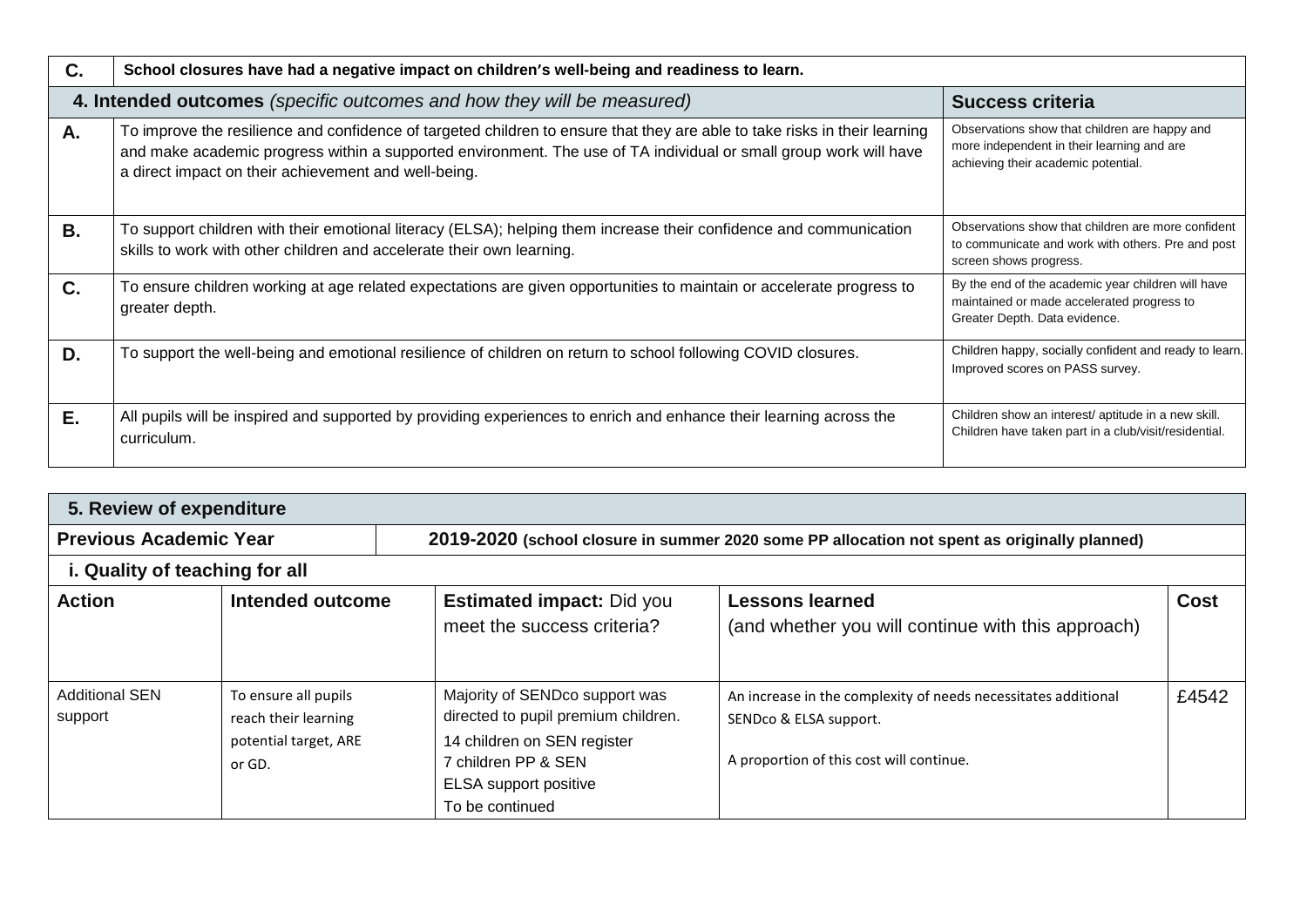| <b>Resources</b><br>for learning | Ensure love of<br>reading and high<br>engagement across<br>the curriculum.<br>Improve book<br>selection for home<br>reading, in class and<br>in the library. | Good use of R4L books to support<br>curriculum projects. English lead to<br>action increased use of library and R4L<br>revamp of stock.<br>During current school closure<br>(COVID-19) online book resources<br>shared with families | This approach will be continued<br>Learning walks and lesson observation show high<br>engagement with quality texts.<br>Children continue to have access to cross-curricular books. | £1500 |
|----------------------------------|--------------------------------------------------------------------------------------------------------------------------------------------------------------|--------------------------------------------------------------------------------------------------------------------------------------------------------------------------------------------------------------------------------------|-------------------------------------------------------------------------------------------------------------------------------------------------------------------------------------|-------|
| <b>Phonics Play</b>              | To improve early reading<br>skills of all children                                                                                                           | Phonics Play resources show positive<br>engagement in school (see SIP report)<br>During current school closure<br>(COVID-19) online resources and<br>games shared with families                                                      | This approach will be continued.<br>Phonics play online resources have been invaluable during school<br>closures to support remote education offer.                                 | £130  |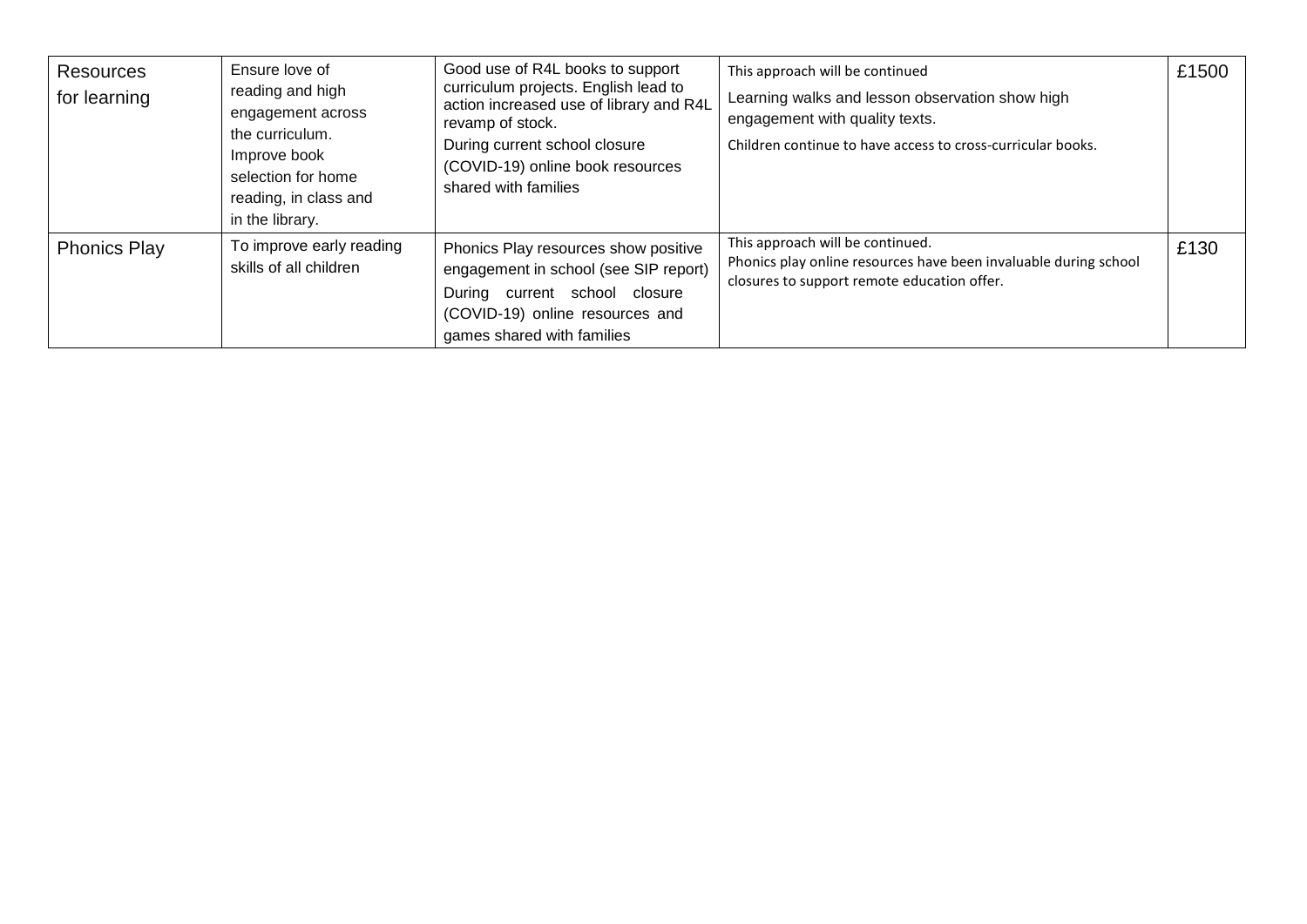| <b>Somerset Literacy</b><br><b>Network</b><br>membership                                 | April 2020<br>To improve the outcomes<br>for children in writing<br>Quality CPD for all teaching staff INSET<br>Feb 2020 (CLP)<br>Improvements in writing see Pupil Progress<br><b>Quality CPD</b><br>Meeting notes |                                                                                                                                                                                                                                                                                                            | To be continued                                                                                                                                     | £250        |
|------------------------------------------------------------------------------------------|---------------------------------------------------------------------------------------------------------------------------------------------------------------------------------------------------------------------|------------------------------------------------------------------------------------------------------------------------------------------------------------------------------------------------------------------------------------------------------------------------------------------------------------|-----------------------------------------------------------------------------------------------------------------------------------------------------|-------------|
| <b>PowerMaths</b><br>To ensure maths<br>progression and delivery<br>of a master apporach |                                                                                                                                                                                                                     | All using power maths resources<br>and good use of manipulatives<br>across all classes to support<br>reasoning                                                                                                                                                                                             | To be continued<br>See maths action plan                                                                                                            | £1052       |
| <b>Targeted Support</b>                                                                  |                                                                                                                                                                                                                     |                                                                                                                                                                                                                                                                                                            |                                                                                                                                                     |             |
| <b>Action</b>                                                                            | <b>Intended</b>                                                                                                                                                                                                     | <b>Estimated Impact</b>                                                                                                                                                                                                                                                                                    | <b>Lessons learned</b>                                                                                                                              | <b>Cost</b> |
| Team Teach Training for<br>key staff                                                     | outcome<br>To ensure the dignity<br>and safety of all<br>pupils and ensure<br>the integrity of<br>behaviour<br>management.                                                                                          | De-escalation strategies used whenever<br>appropriate.<br>Minimal intervention as required                                                                                                                                                                                                                 | (and whether you will continue with this approach)<br>This approach will only continue if necessary for any child at<br>risk.                       |             |
| To provide ELSA support<br>for all children                                              | Improve SEMH and<br>resilience.                                                                                                                                                                                     | ELSA has supported children on a 1-1 or in small<br>groups to work on areas identified by the class<br>teacher and endorsed by parents.<br>Emotional resilience has boosted confidence and<br>has improved behaviour and engagement.<br>Behaviour both in the classroom and on<br>playground has improved. | This approach will be continued.<br>Those in need of ELSA support has increased during and as a result of<br>school closures and national lockdown. | £4301       |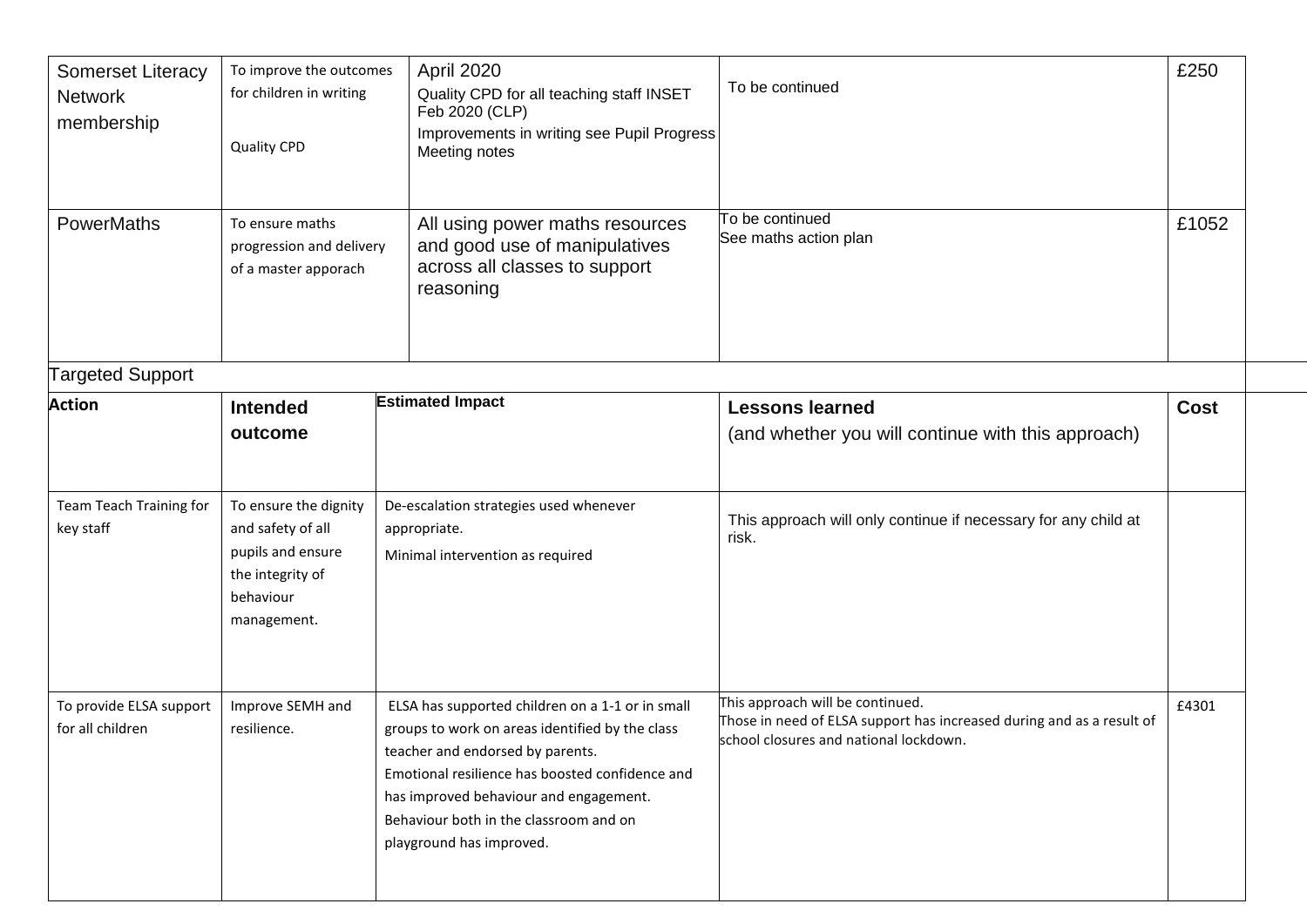|  | ELSA also supported PP children during lockdown<br>with home phone calls and outdoor visits |  |
|--|---------------------------------------------------------------------------------------------|--|
|  |                                                                                             |  |
|  |                                                                                             |  |
|  |                                                                                             |  |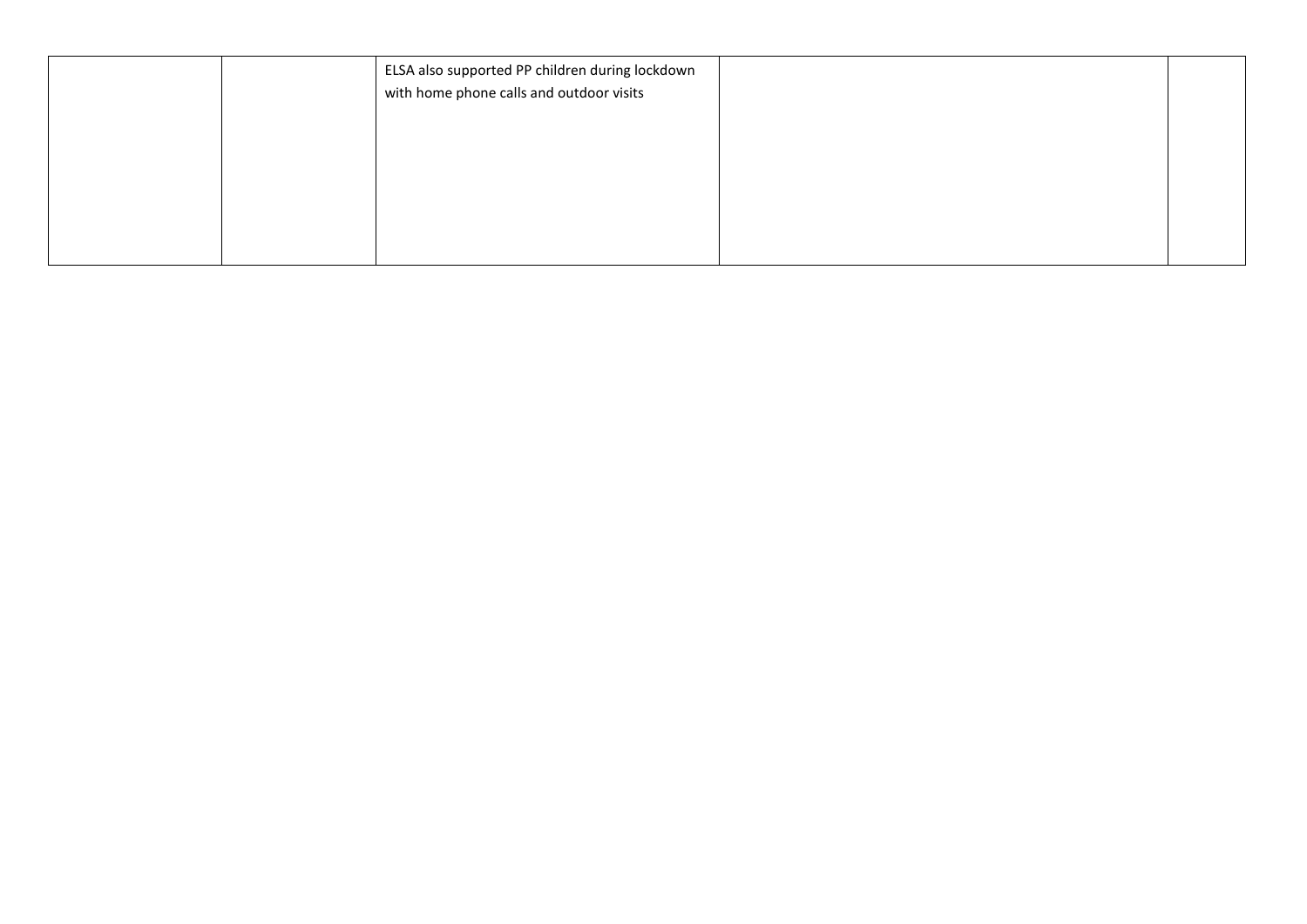| To purchase Clicker 7 to<br>support children with<br>medical needs    | To support writing and use<br>of technology to support<br>learning | Purchased to support children with<br>medical conditions who find writing very<br>challenging.                                                                             | One off expenditure                                                                                                |             |
|-----------------------------------------------------------------------|--------------------------------------------------------------------|----------------------------------------------------------------------------------------------------------------------------------------------------------------------------|--------------------------------------------------------------------------------------------------------------------|-------------|
| Pupil conferencing and<br>1:1 support from Pupil<br>Premium Champion. | To improve attendance                                              | September 2019-March 2020<br>Whole school attendance had improved to<br>95.1%<br>School closures and COVID have impacted on<br>attendance so unable to analyse effectively | To be continued as a focus on attendance of PP                                                                     |             |
| iii. Other approaches                                                 |                                                                    |                                                                                                                                                                            |                                                                                                                    |             |
| <b>Action</b>                                                         | <b>Intended</b><br>outcome                                         | Estimated impact: Did you meet<br>the success criteria?                                                                                                                    | <b>Lessons learned</b><br>(and whether you will continue with this approach)                                       | <b>Cost</b> |
| Forest School-<br>external provision -<br>Otterhead                   | To improve resilience<br>and build self-esteem                     | Forest School has been successful in<br>supporting school transition and SEMH.<br>Success recorded in PEP                                                                  | To be continued<br>As agreed in multi-<br>professional meetings and<br>with funding approved by<br>Virtual School. |             |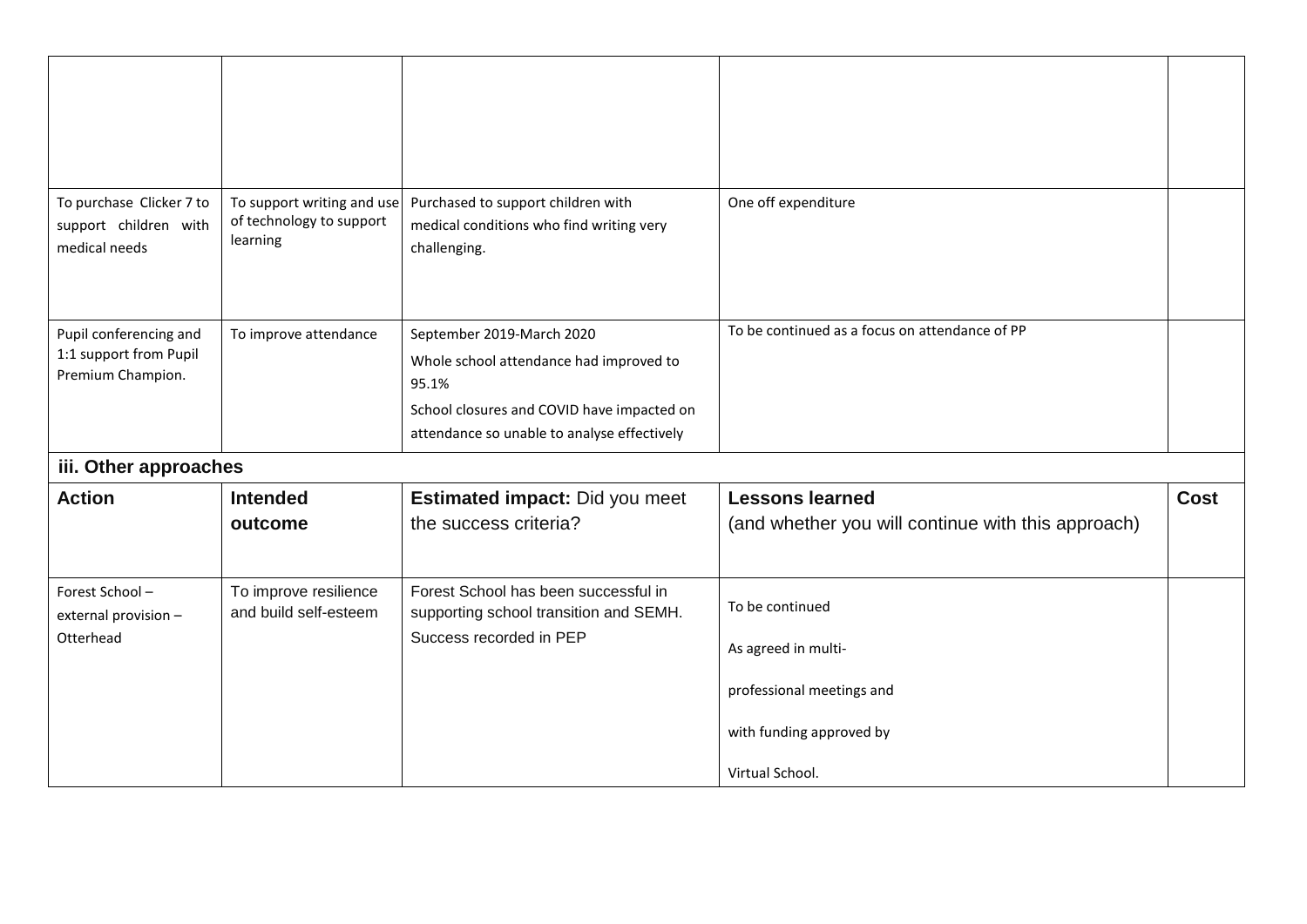| Forest School - on-site<br>sessions.                                              | Tailored sessions to<br>build resilience and<br>promote SEMH.<br>To develop the children's<br>learning in an outdoor<br>environment and develop<br>their team building skills.                                                                                                       | Positive feedback from children and families                                                                         | To be continued                                                                                                                          |  |
|-----------------------------------------------------------------------------------|--------------------------------------------------------------------------------------------------------------------------------------------------------------------------------------------------------------------------------------------------------------------------------------|----------------------------------------------------------------------------------------------------------------------|------------------------------------------------------------------------------------------------------------------------------------------|--|
| Reduced cost for<br>residential trips,<br>educational visits and<br>school clubs. | Pupil premium children<br>will be able to attend the<br>residential that<br>otherwise may not be<br>able to.<br>Clubs that are chargeable<br>to others - pupil premium<br>will also be able to<br>attend-using the<br>funding.                                                       | PP used to enable many to attend After<br>School Clubs.<br>Residential will be postponed<br>school closure (COVID-19 | To continue use of m PP used to enable many to attend After<br>School Clubs.<br>Residential was be postponed<br>school closure (COVID-19 |  |
| Marking and feedback                                                              | Children are able to<br>move their learning on<br>through educative<br>marking that they can<br>reply to. Teachers to<br>have a PP marking group<br>as part of devoted<br>improvement time.<br>Purple polishing is clear<br>in books, the gap is<br>closing in English and<br>maths. | Success made with use of Purple polishing<br>pens. Evidence of progress and response to<br>marking in books.         | To be continued                                                                                                                          |  |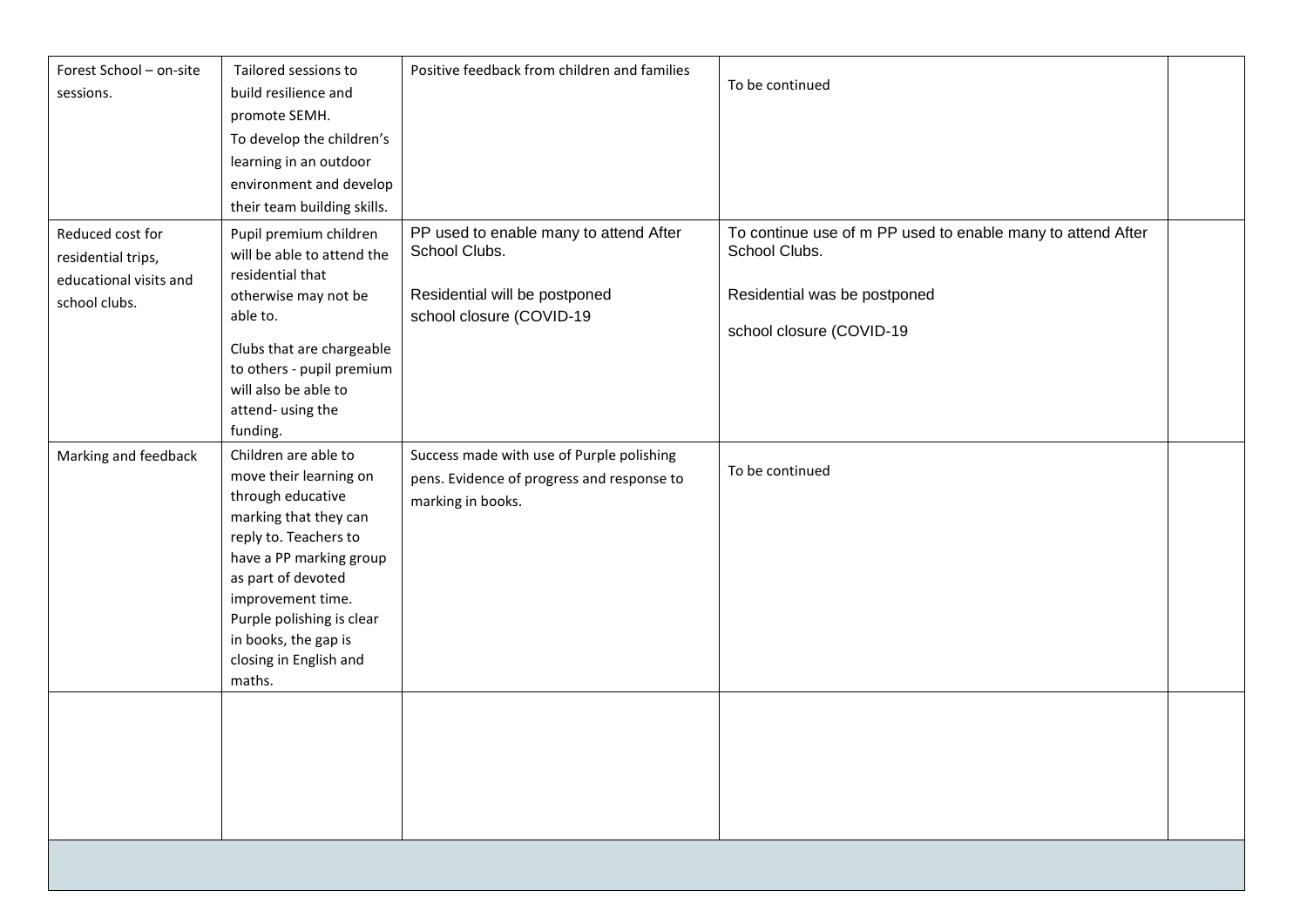| 6. Planned expenditure                      |                                                                                                                                  |  |  |  |  |
|---------------------------------------------|----------------------------------------------------------------------------------------------------------------------------------|--|--|--|--|
| Academic year<br>2020-2021                  |                                                                                                                                  |  |  |  |  |
| support and support whole school strategies | The three headings enable you to demonstrate how you are using the Pupil Premium to improve classroom pedagogy, provide targeted |  |  |  |  |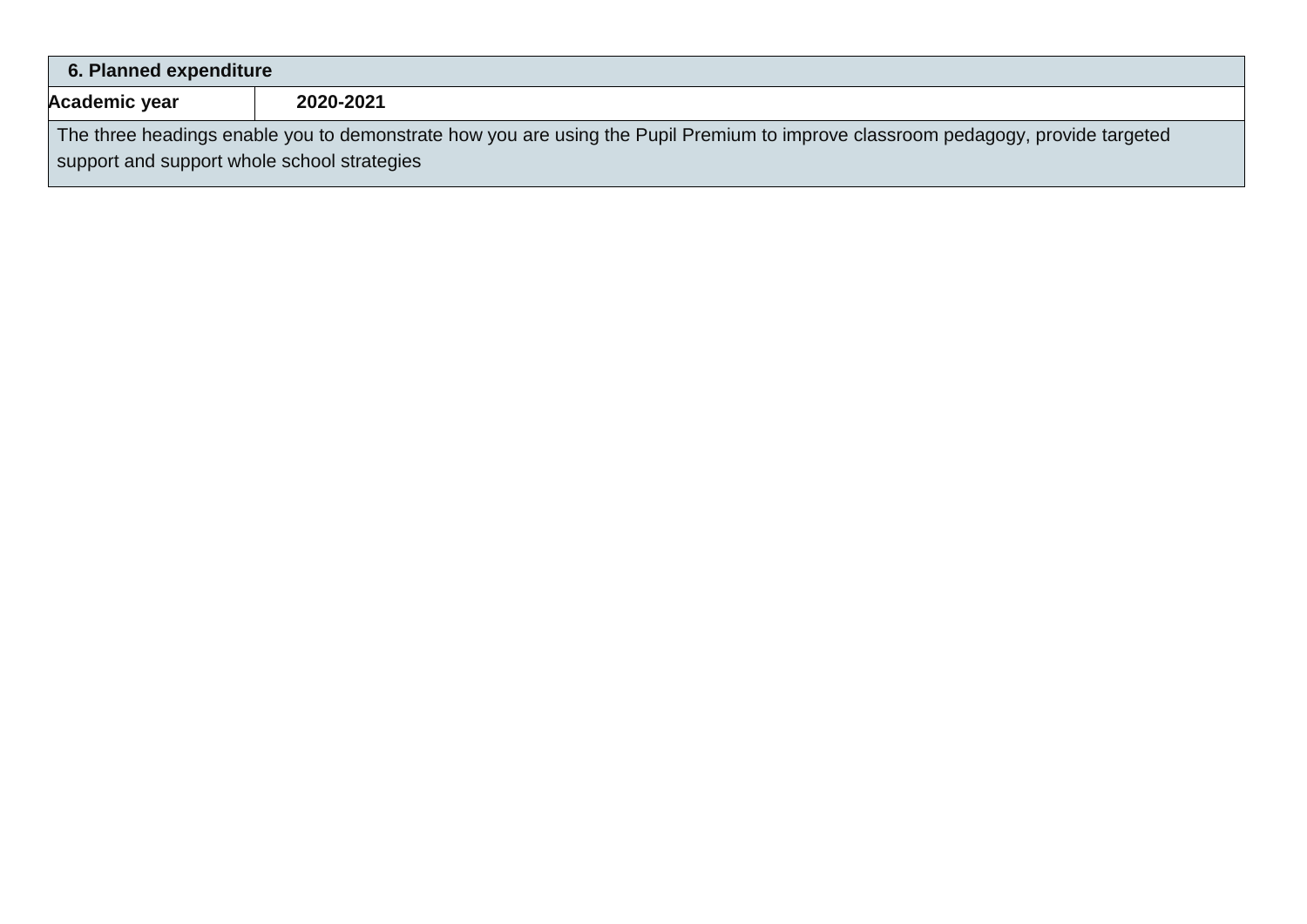| i. Quality of teaching for all          |                                                                                                                                                                                                            |                                                                                                                                                                                                                                                                                                                  |                                                                                                                                                                                         |                            |                                         |
|-----------------------------------------|------------------------------------------------------------------------------------------------------------------------------------------------------------------------------------------------------------|------------------------------------------------------------------------------------------------------------------------------------------------------------------------------------------------------------------------------------------------------------------------------------------------------------------|-----------------------------------------------------------------------------------------------------------------------------------------------------------------------------------------|----------------------------|-----------------------------------------|
| <b>Action</b>                           | <b>Intended outcome</b>                                                                                                                                                                                    | What is the evidence and<br>rationale for this choice?                                                                                                                                                                                                                                                           | How will you ensure it is<br>implemented well?                                                                                                                                          | <b>Staff</b><br>lead/<br>£ | When will you review<br>implementation? |
| Additional SENDco-time                  | To ensure all pupils make<br>good progress                                                                                                                                                                 | An increase in the complexity of<br>children's needs means that the school<br>has had to increase SENDCo support.                                                                                                                                                                                                | SENDco / Headteacher to monitor.<br>ELSA to support children on a 1-1<br>or in small groups to work on<br>areas identified by the SENDco &<br>class teacher and endorsed by<br>parents. | AT/NS<br>£4434             | April 2021                              |
| Resources for<br>learning               | Ensure love of reading<br>and high engagement<br>across the curriculum.<br>Improve book selection<br>for home reading, in class<br>and in the library.                                                     | Children benefit from access to cross-<br>curricular books and those with low<br>ability and high interest have access to<br>appropriate reading books.<br>Quality Guided reading texts available to<br>improve reading comprehension progress.                                                                  | Curriculum lead to monitor<br>resources to support.<br>Monitor impact of free reading<br>and guided reading books.<br>Monitor use of library.                                           | EL/TR<br>£404.50           | April 2021                              |
| <b>Phonics Play</b>                     | To improve early reading<br>skills of all children<br>To provide quality<br>resource for teacher and<br>TA to support Pupil<br>Premium children with 1:1<br>intervention for early<br>reading and phonics. | Phonics Play resource to support teaching<br>and learning of high quality phonics has<br>proved successful over the last year and so<br>will be continued.<br>To provide quality<br>resource for Teacher and TA to support<br>Pupil Premium children with 1:1<br>interventions for early reading and<br>phonics. | English lead to monitor Phonics<br>Audit planned in collaboration<br>with teaching school.                                                                                              | EL/NS<br>£130              | April 2021                              |
| Somerset Literacy<br>Network membership | Provide opportunities for<br><b>CPD</b><br>Enrichment opportunities<br>for children e.g. Poetry<br>Slam                                                                                                    | Writing at KS1 below national<br>Writing GD at KS2 below national<br>Enrichment opportunities will boost<br>experiences of our children.                                                                                                                                                                         | Data analysis<br>Pupil progress meetings.                                                                                                                                               | £250<br>EL                 | April 2021                              |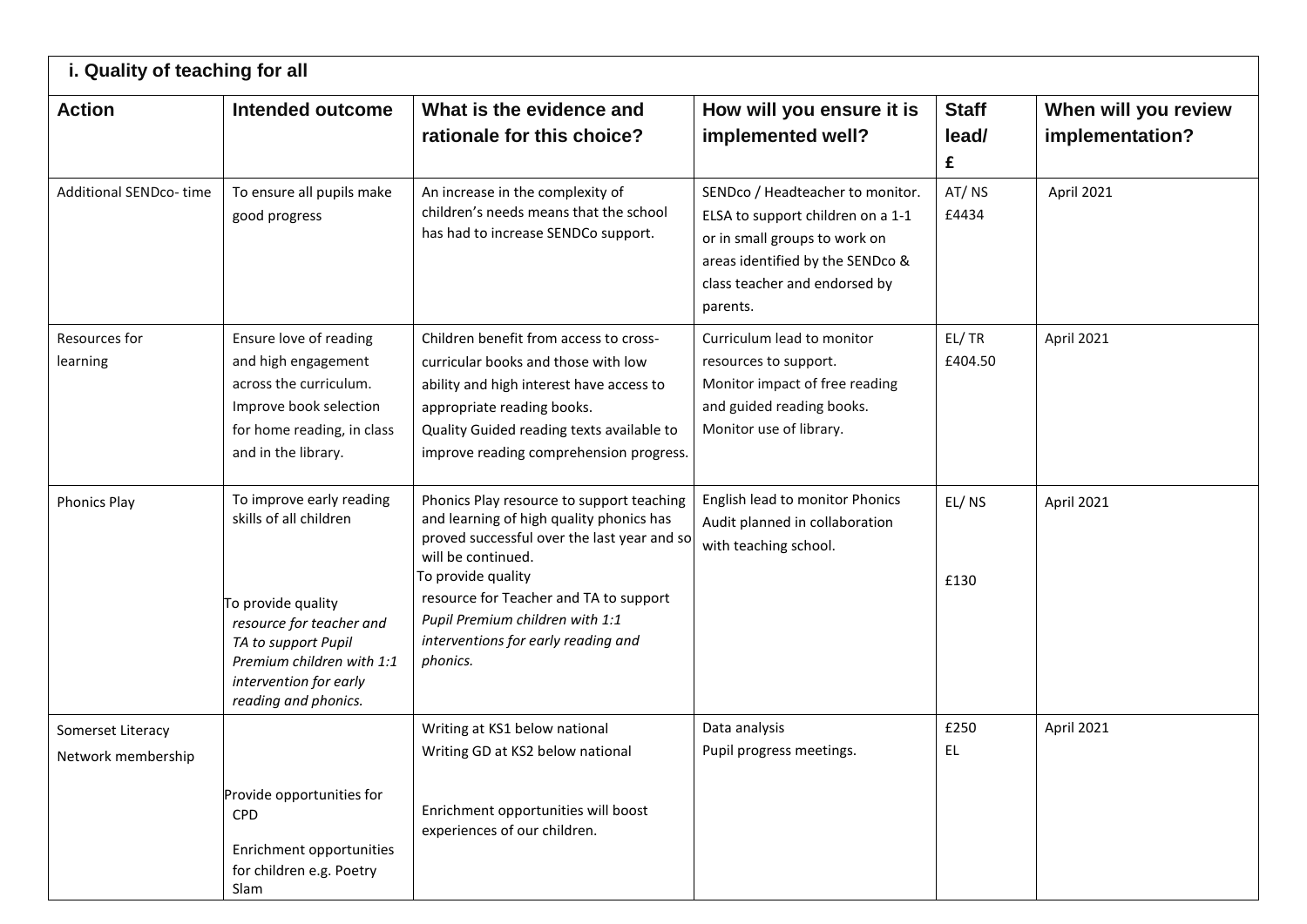| Power -maths<br>pupil books &<br>Power maths<br>subscription            | To ensure maths<br>progression and delivery<br>of a mastery approach.<br>To provide quality<br>resources teaching and<br>learning. | This approach is supported by a body of<br>research which has found that good<br>teachers are especially important for pupils<br>from disadvantaged backgrounds.<br>EEF research: Mastery learning<br>approach +5mths | Maths lead to monitor<br>Progress termly tracking grids                                                               | £705.67                                | April 2021                                                                       |
|-------------------------------------------------------------------------|------------------------------------------------------------------------------------------------------------------------------------|-----------------------------------------------------------------------------------------------------------------------------------------------------------------------------------------------------------------------|-----------------------------------------------------------------------------------------------------------------------|----------------------------------------|----------------------------------------------------------------------------------|
| Subscribe to<br><b>Times Tables</b><br><b>Rock stars</b><br>and MyMaths | To ensure maths<br>progression and quality<br>online resources to<br>support learning in<br>school and at home.                    | Both programs have been used<br>successfully to support children's home<br>leaning as homework set and as part of<br>out blended learning offer during<br>lockdown with good engagement.                              | Maths lead to monitor<br>engagement and impact<br>particularly on mental maths<br>and reduction in cognitive<br>load. | £382.90                                |                                                                                  |
| Total budgeted cost                                                     |                                                                                                                                    |                                                                                                                                                                                                                       |                                                                                                                       |                                        | £6,056.17                                                                        |
| ii. Targeted support                                                    |                                                                                                                                    |                                                                                                                                                                                                                       |                                                                                                                       |                                        |                                                                                  |
| <b>Action</b>                                                           | <b>Intended outcome</b>                                                                                                            | What is the evidence and<br>rationale for this choice?                                                                                                                                                                | How will you ensure it is<br>implemented well?                                                                        |                                        | Staff lead/£ When will you review<br>implementation?                             |
| Forest School - external<br>provision - Otterhead                       | To improve resilience and<br>build self-esteem                                                                                     | Forest School has been<br>successful in supporting school<br>transition and SEMH.                                                                                                                                     | Monitored via PEP in<br>collaboration with external<br>agencies.                                                      | <b>NS</b><br>£5120                     | April 2021                                                                       |
| Additional ELSA support<br>to children as needed.                       | Boost SEMH of children                                                                                                             | Children need to have the time with<br>a trained ELSA to listen and support<br>them with individual strategies to                                                                                                     | SENDco to monitor<br>Pre and Post questionnaires to<br>provide evidence of impact                                     | £1169.4<br>$\mathbf 0$<br><b>SENco</b> | April 2021<br><b>ELSA</b> continues to provide<br>emotional support to children. |
| <b>ELSA</b> supervision                                                 | <b>EEF Research: Social and</b>                                                                                                    | cope with anger management, social                                                                                                                                                                                    |                                                                                                                       | EB<br><b>SEND</b><br>governor          | Numbers in need have<br>increased during current<br>school closure (COVID-19).   |
|                                                                         | emotional interventions<br>+4 months                                                                                               | skills, building relationships with<br>peers, building relationships with<br>adults in their lives at school and at<br>home.                                                                                          |                                                                                                                       |                                        |                                                                                  |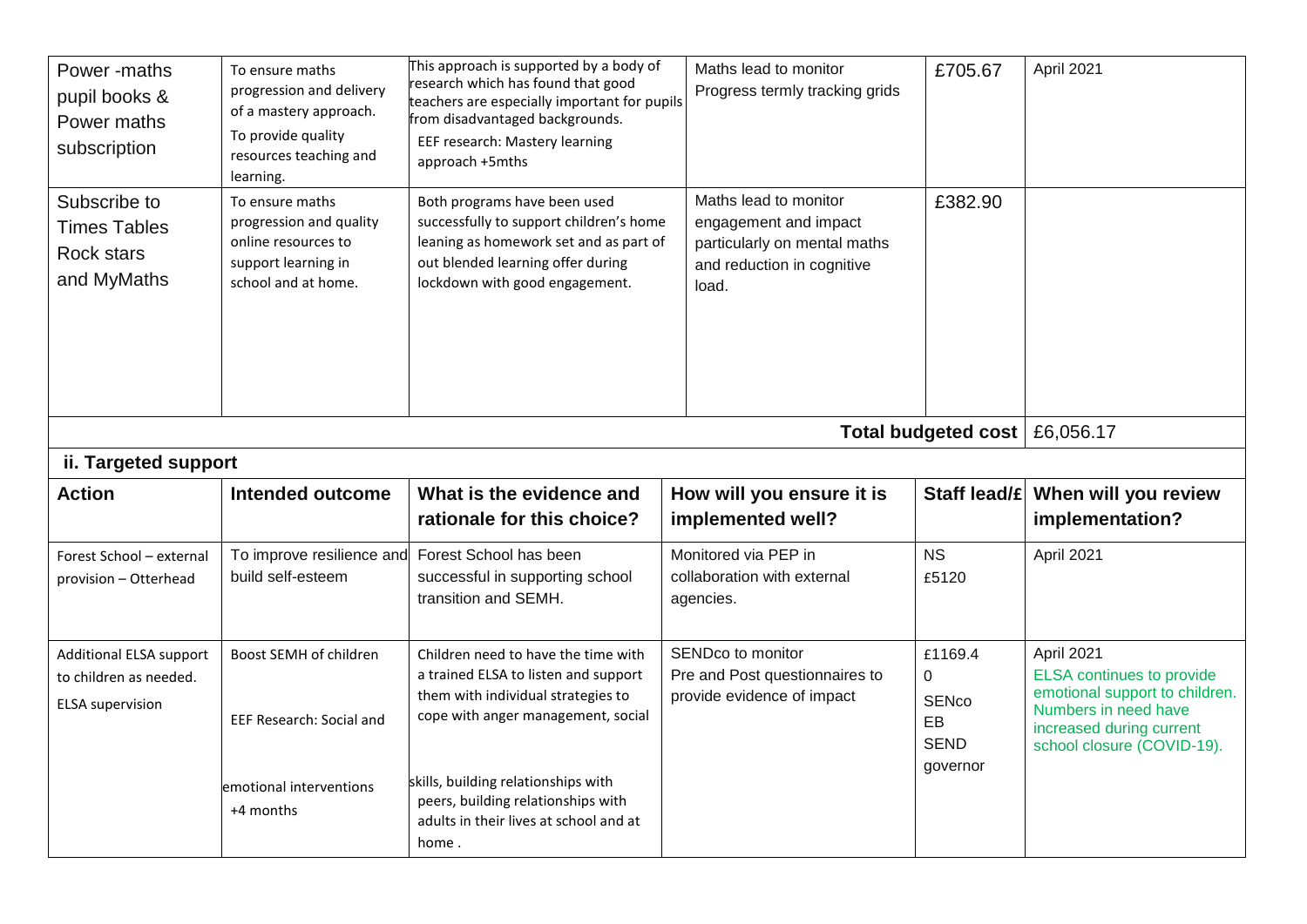| ELSA support and<br>1:1 support necessary<br>additional TA support for  <br>to provide SEMH<br>high needs child in<br>support for a pupil to<br>receipt of Pupil Premium<br>enable them and<br>Grant<br>others in class to learn | Support required and<br>detailed in PEP | SENDco to monitor<br>PEP to evidence | £9444 | April 2021 |
|----------------------------------------------------------------------------------------------------------------------------------------------------------------------------------------------------------------------------------|-----------------------------------------|--------------------------------------|-------|------------|
|----------------------------------------------------------------------------------------------------------------------------------------------------------------------------------------------------------------------------------|-----------------------------------------|--------------------------------------|-------|------------|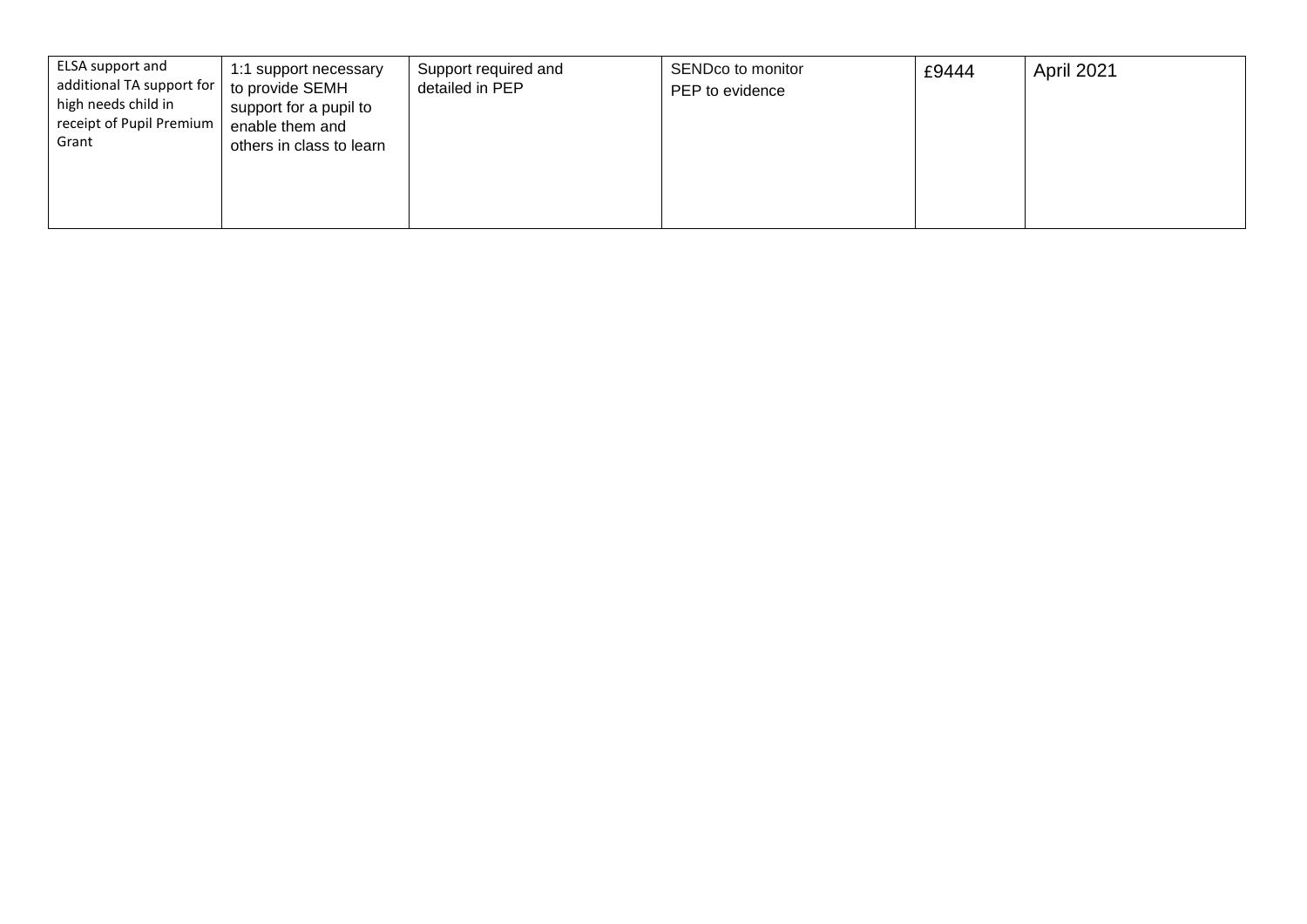| Use of PASS survey                                                                | Survey and analysis of<br>Pupil attitudes to school<br>and self on full return to<br>school following COVID<br>closures                                                                                                   | Children's emotional health<br>and wellbeing will have been<br>affected by lockdown. Detail<br>analyse of attitudes and<br>needs will inform strategies<br>and interventions to best<br>support all.                                                                                | All children to take part in<br>survey.<br>Actions resulting form survey<br>to be planned in PDM.<br>Survey to be retaken in<br>Spring 2021 | £136<br><b>NS</b><br>PP<br>Gov         |                                                                       |
|-----------------------------------------------------------------------------------|---------------------------------------------------------------------------------------------------------------------------------------------------------------------------------------------------------------------------|-------------------------------------------------------------------------------------------------------------------------------------------------------------------------------------------------------------------------------------------------------------------------------------|---------------------------------------------------------------------------------------------------------------------------------------------|----------------------------------------|-----------------------------------------------------------------------|
|                                                                                   |                                                                                                                                                                                                                           |                                                                                                                                                                                                                                                                                     |                                                                                                                                             | Total budgeted cost $\mid$ £,15,869.40 |                                                                       |
| iii. Other approaches                                                             |                                                                                                                                                                                                                           |                                                                                                                                                                                                                                                                                     |                                                                                                                                             |                                        |                                                                       |
| <b>Action</b>                                                                     | <b>Intended outcome</b>                                                                                                                                                                                                   | What is the evidence and<br>rationale for this choice?                                                                                                                                                                                                                              | How will you ensure it<br>is implemented well?                                                                                              | <b>Staff lead</b>                      | When will you review<br>implementation?                               |
| MYConcern                                                                         | To track any concerns to<br>include attendance                                                                                                                                                                            | Attendance of PP children (prior to<br>school closures) was an area of<br>concern and key priority.                                                                                                                                                                                 | Monitor and raise any<br>children causing concern<br>at Team Around the<br>School                                                           | £350<br><b>NS</b>                      | April 2021                                                            |
| Forest School - on-site<br>sessions.                                              | Tailored sessions to build<br>resilience and promote<br>SEMH.<br>To develop the children's<br>learning in an outdoor<br>environment and develop<br>their team building skills.                                            | Research finds that children from the<br>most disadvantaged households<br>benefit from significantly more<br>spending on extra-curricular activities<br>than their peers.<br>EEF Research: outdoor learning +4<br>months, outdoor adventure learning<br>adds +5months               | Learning walks<br>Pupil conferencing                                                                                                        | MT/EL                                  | April 2021                                                            |
| Reduced cost for<br>residential trips,<br>educational visits and<br>school clubs. | Pupil premium children will<br>be able to attend the<br>residential that otherwise<br>may not be able to.<br>Clubs that are chargeable to<br>others - pupil premium will<br>also be able to attend- using<br>the funding. | Research finds that children that<br>children from the most disadvantaged<br>households benefit from significantly<br>more spending on extra-curricular<br>activities than their peers.<br>EEF Research: outdoor learning +4<br>months, outdoor adventure learning<br>adds +5months | Governors Resources &<br>Finance committee meetings                                                                                         | NS & LR                                | April 2021<br>PP used to enable many to<br>attend After School Clubs. |